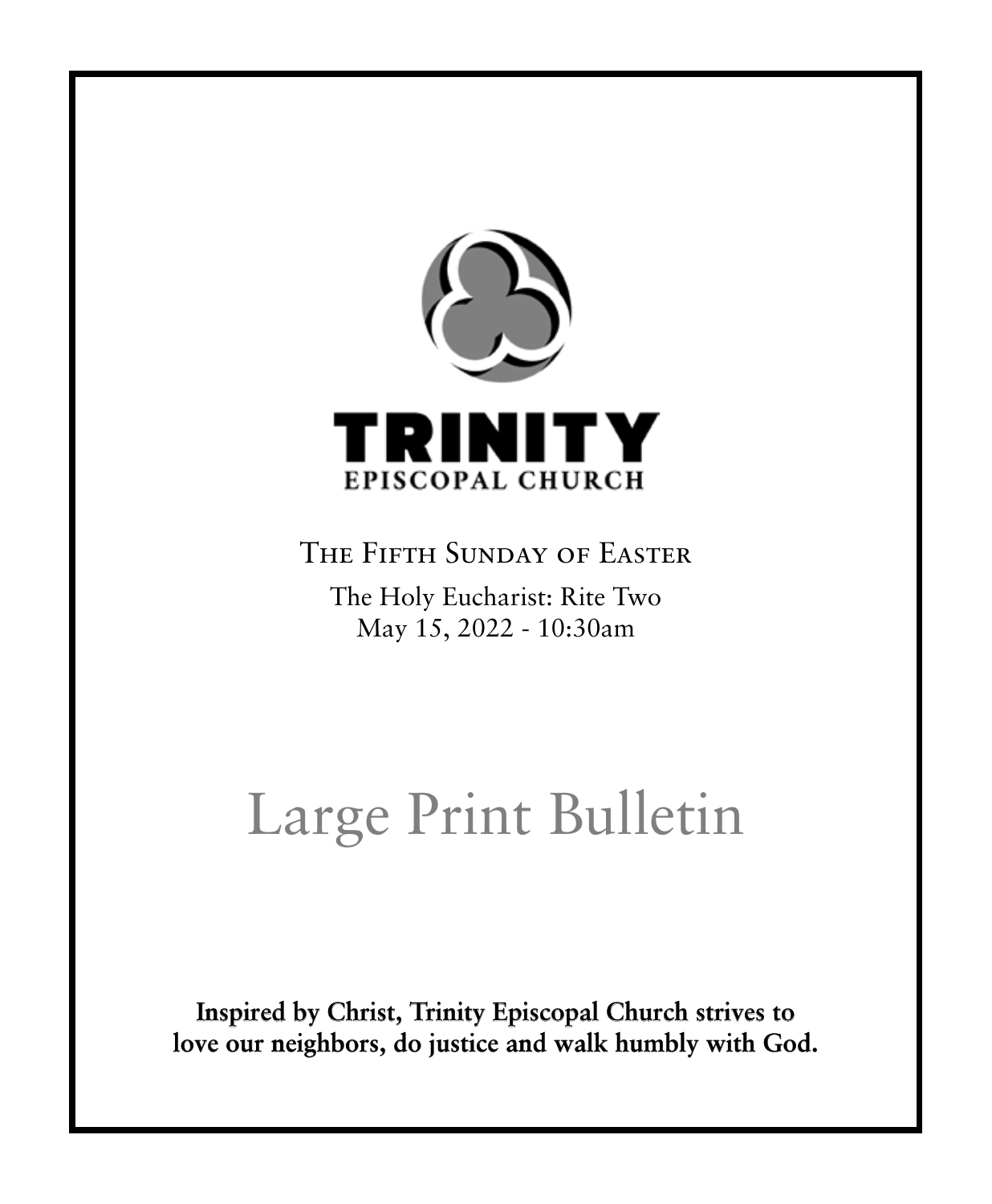

#### **Opening Hymn***, Lord, Whose Love in Humble Service*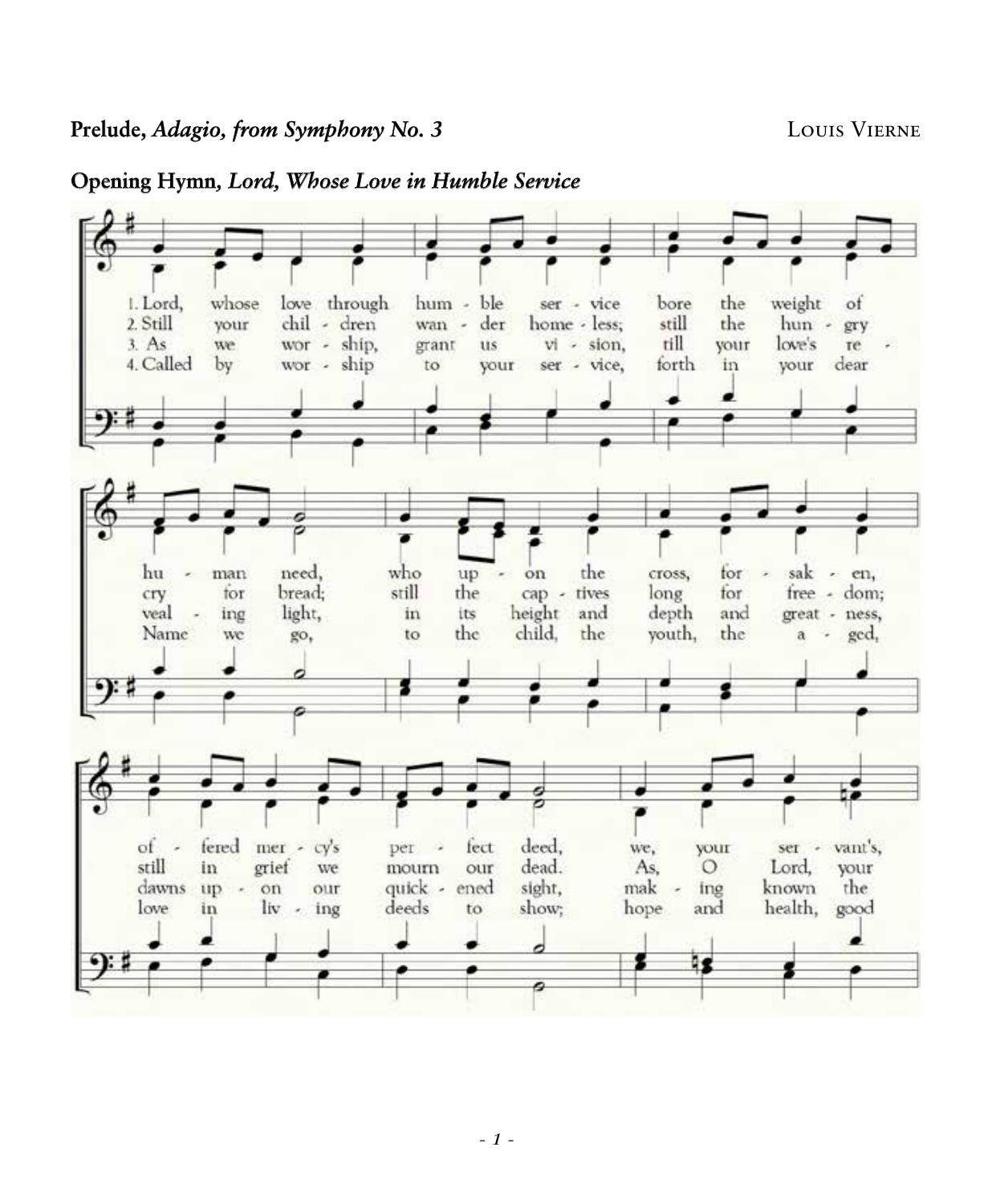

∞ Opening Acclamation

*Celebrant* Alleluia. Alleluia. Christ is risen. *People* **The Lord is risen indeed. Alleluia. Alleluia.**

∞ Collect for Purity

Almighty God, to you all hearts are open, all desires known, and from you no secrets are hid: Cleanse the thoughts of our hearts by the inspiration of your Holy Spirit, that we may perfectly love you, and worthily magnify your holy Name; through Christ our Lord. **Amen.**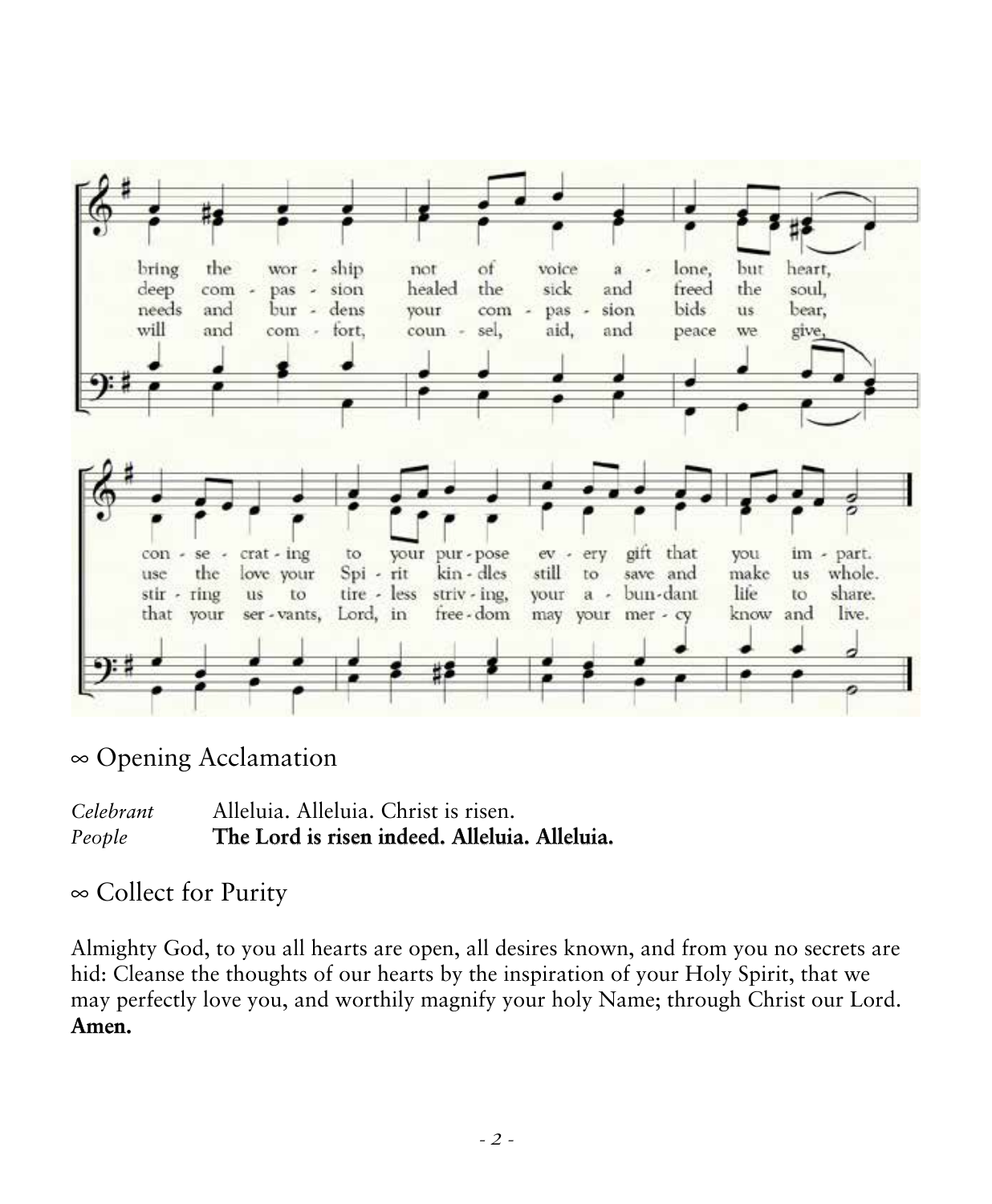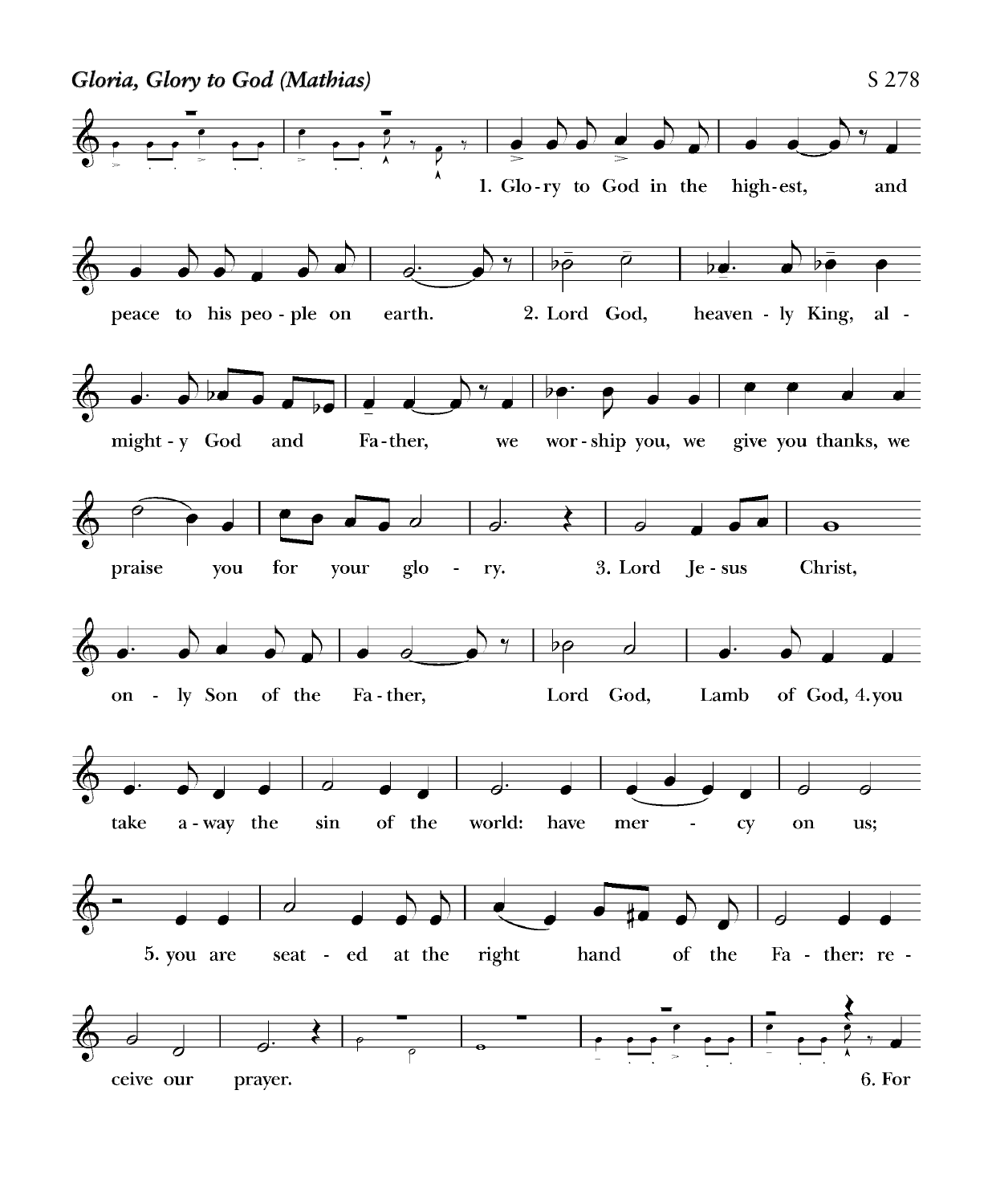

∞ The Collect of the Day

| Celebrant | God be with you.   |
|-----------|--------------------|
| People    | And also with you. |
| Celebrant | Let us pray.       |

Almighty God, whom truly to know is everlasting life: Grant us so perfectly to know your Son Jesus Christ to be the way, the truth, and the life, that we may steadfastly follow his steps in the way that leads to eternal life; through Jesus Christ your Son our Lord, who lives and reigns with you, in the unity of the Holy Spirit, one God, for ever and ever. **Amen.**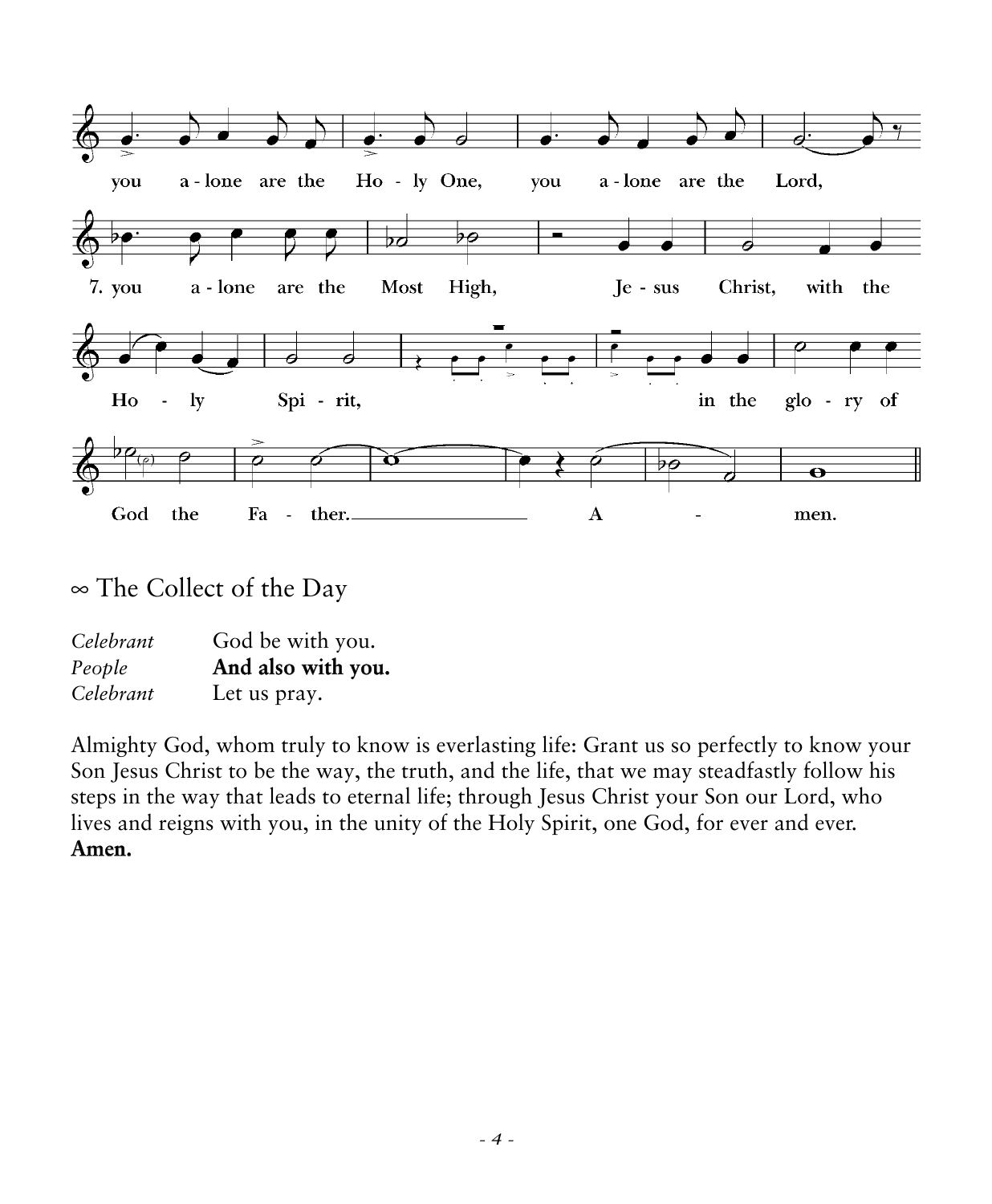# **The Word of God**

 $\infty$  The First Reading  $\Delta$  Acts 11:1-18

*The People sit.*

Now the apostles and the believers who were in Judea heard that the Gentiles had<br>also accepted the word of God. So when Peter went up to Jerusalem, the circum-<br>cised believers criticized him, saying, "Why did you go to unc also accepted the word of God. So when Peter went up to Jerusalem, the circumcised believers criticized him, saying, "Why did you go to uncircumcised men and eat with them?" Then Peter began to explain it to them, step by step, saying, "I was in the city of Joppa praying, and in a trance I saw a vision. There was something like a large sheet coming down from heaven, being lowered by its four corners; and it came close to me. As I looked at it closely I saw four-footed animals, beasts of prey, reptiles, and birds of the air. I also heard a voice saying to me, 'Get up, Peter; kill and eat.' But I replied, 'By no means, Lord; for nothing profane or unclean has ever entered my mouth.' But a second time the voice answered from heaven, 'What God has made clean, you must not call profane.' This happened three times; then everything was pulled up again to heaven. At that very moment three men, sent to me from Caesarea, arrived at the house where we were. The Spirit told me to go with them and not to make a distinction between them and us. These six brothers also accompanied me, and we entered the man's house. He told us how he had seen the angel standing in his house and saying, 'Send to Joppa and bring Simon, who is called Peter; he will give you a message by which you and your entire household will be saved.' And as I began to speak, the Holy Spirit fell upon them just as it had upon us at the beginning. And I remembered the word of the Lord, how he had said, 'John baptized with water, but you will be baptized with the Holy Spirit.' If then God gave them the same gift that he gave us when we believed in the Lord Jesus Christ, who was I that I could hinder God?" When they heard this, they were silenced. And they praised God, saying, "Then God has given even to the Gentiles the repentance that leads to life."

*Reader* The Word of the Lord. *People* **Thanks be to God.**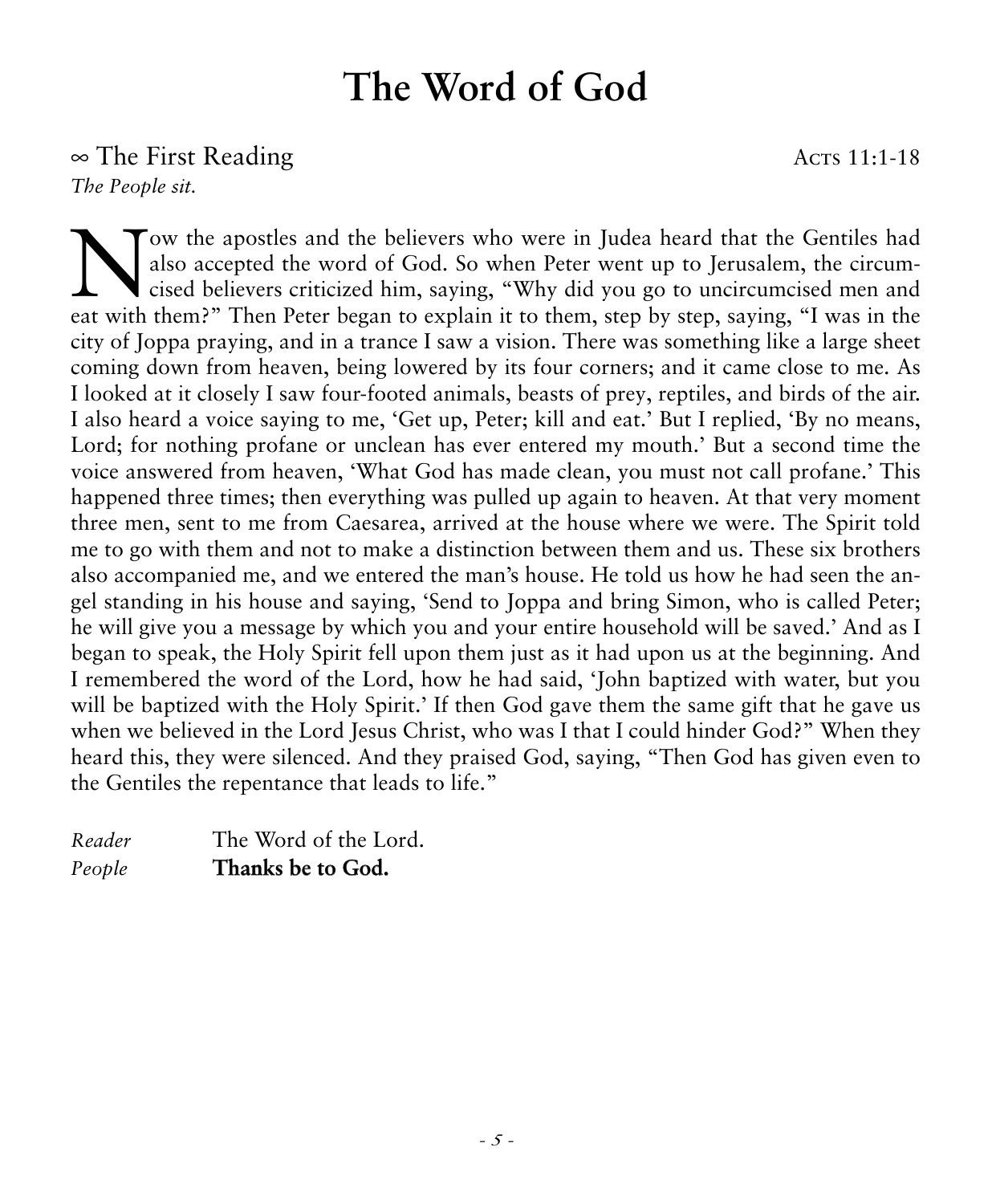## ∞ The Gradual: Psalm 148

*All sung together.*



 **Hallelujah! Praise the Lord from the heavens; \* praise him in the heights. Praise him, all you angels of his; \* praise him, all his host.**

 **Praise him, sun and moon; \* praise him, all you shining stars. Praise him, heaven of heavens, \* and you waters above the heavens.**

 **Let them praise the Name of the Lord; \* for he commanded, and they were created. He made them stand fast for ever and ever; \* he gave them a law which shall not pass away.**

 **Praise the Lord from the earth, \* you sea-monsters and all deeps; Fire and hail, snow and fog, \* tempestuous wind, doing his will;**

 **Mountains and all hills, \* fruit trees and all cedars; Wild beasts and all cattle, \* creeping things and winged birds;**

 **Kings of the earth and all peoples, \* princes and all rulers of the world; Young men and maidens, \* old and young together.**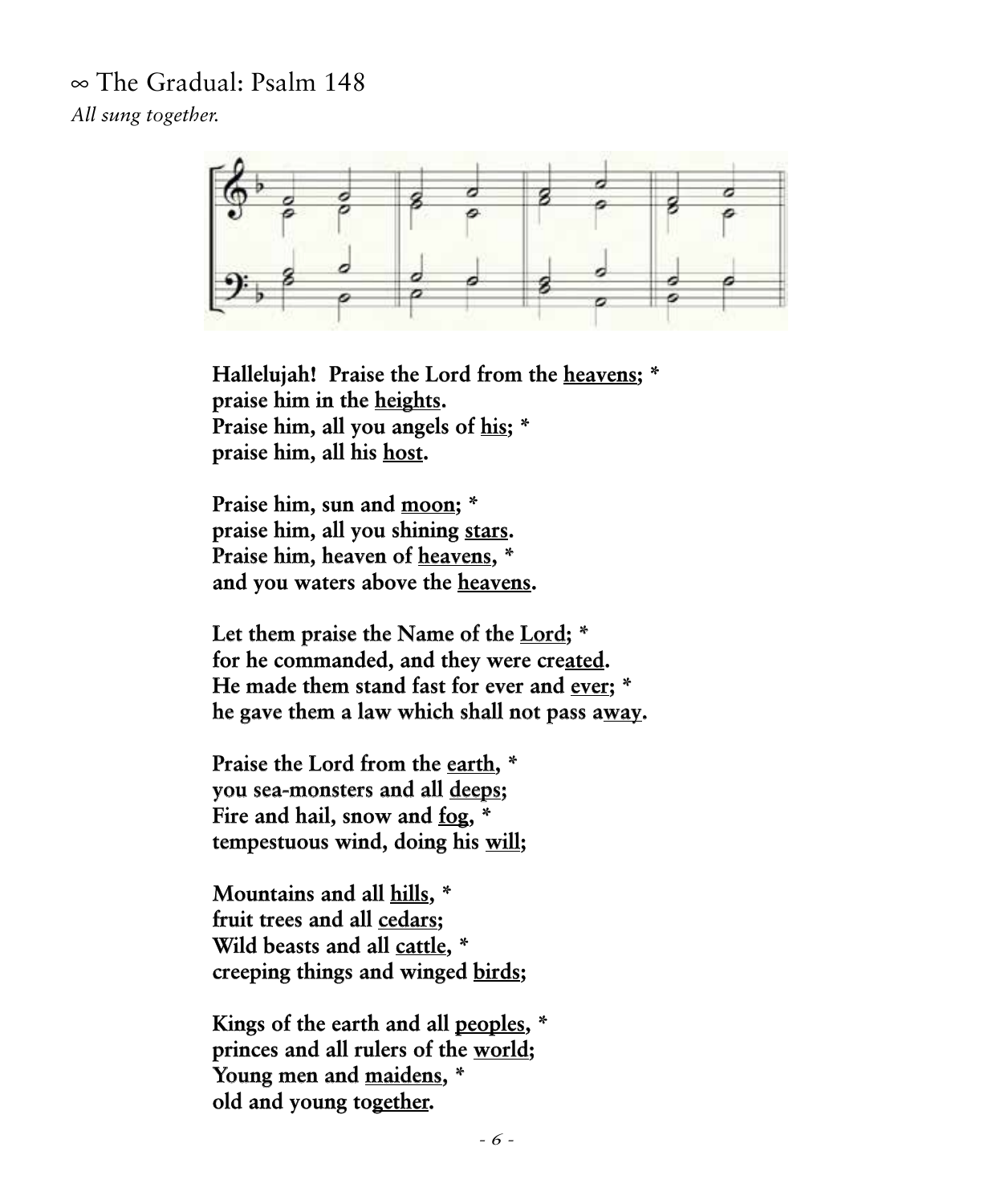**Let them praise the Name of the Lord, \* for his Name only is exalted, his splendor is over earth and heaven. He has raised up strength for his people and praise for all his loyal servants,\* the children of Israel, a people who are near him. Hallelujah!**

∞ The Second Reading Revelation 21:1-6

I saw a new heaven and a new earth; for the first heaven and the first earth had passed away, and the sea was no more. And I saw the holy city, the new Jerusalem, coming down out of heaven from God, prepared as a bride adorned for her husband. And I heard a loud voice from the throne saying,

> "See, the home of God is among mortals. He will dwell with them; they will be his peoples, and God himself will be with them; he will wipe every tear from their eyes. Death will be no more; mourning and crying and pain will be no more, for the first things have passed away."

And the one who was seated on the throne said, "See, I am making all things new." Also he said, "Write this, for these words are trustworthy and true." Then he said to me, "It is done! I am the Alpha and the Omega, the beginning and the end. To the thirsty I will give water as a gift from the spring of the water of life."

*Reader* The Word of the Lord. *People* **Thanks be to God.**

#### **Sequence Hymn,** *Where Charity and Love Prevail*

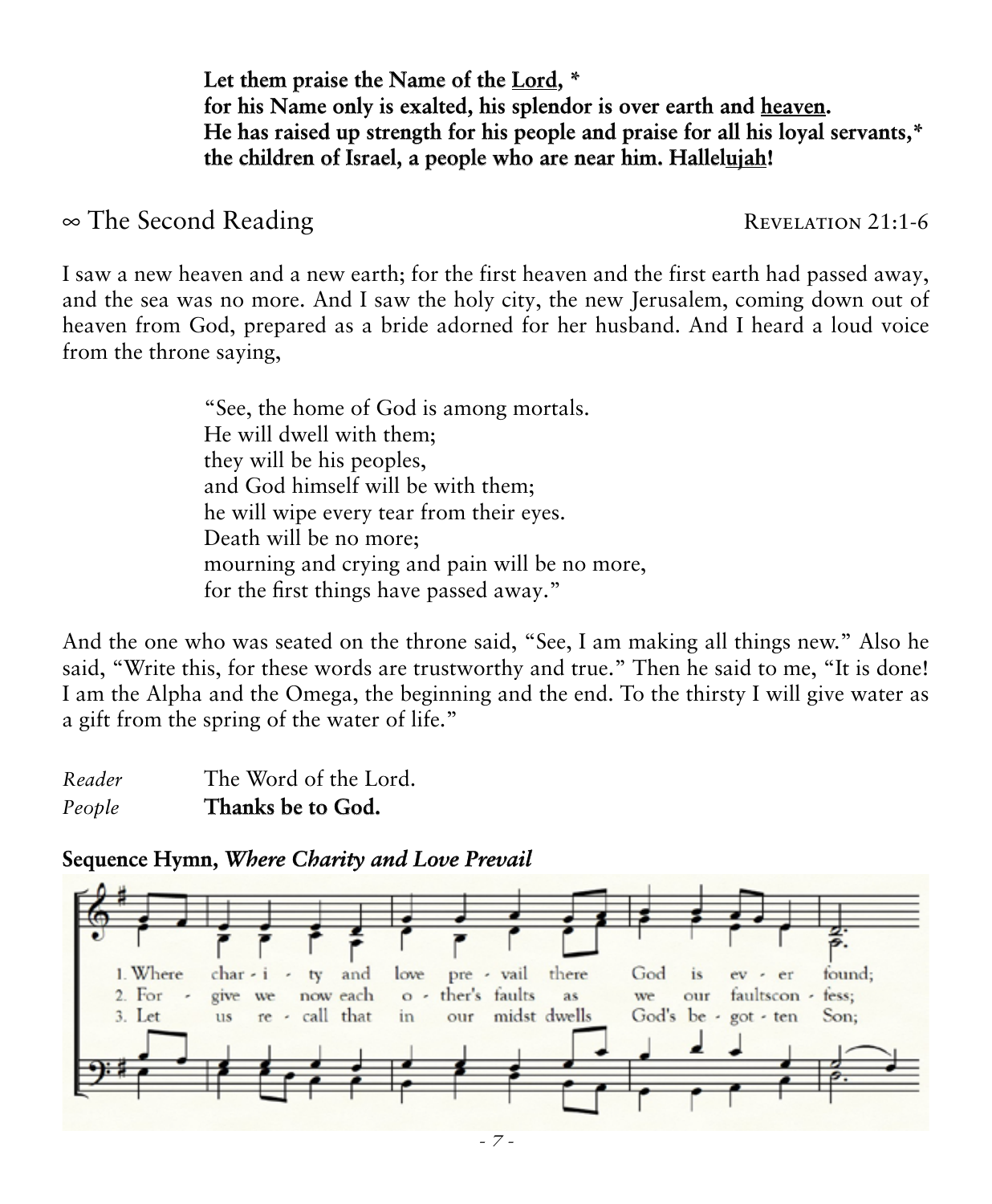

 $\infty$  The Holy Gospel John 13:31-35 *Please stand for the Holy Gospel.* 

*Deacon* The Holy Gospel of our Lord Jesus Christ according to John. *People* **Glory to you, Lord Christ.**

t the last supper, when Judas had gone out, Jesus said, "Now the Son of Man has been glorified, and God has been glorified in him, If God has been glorified in him, God will also glorify him in himself and will glorify him been glorified, and God has been glorified in him. If God has been glorified in him, with you only a little longer. You will look for me; and as I said to the Jews so now I say to you, 'Where I am going, you cannot come.' I give you a new commandment, that you love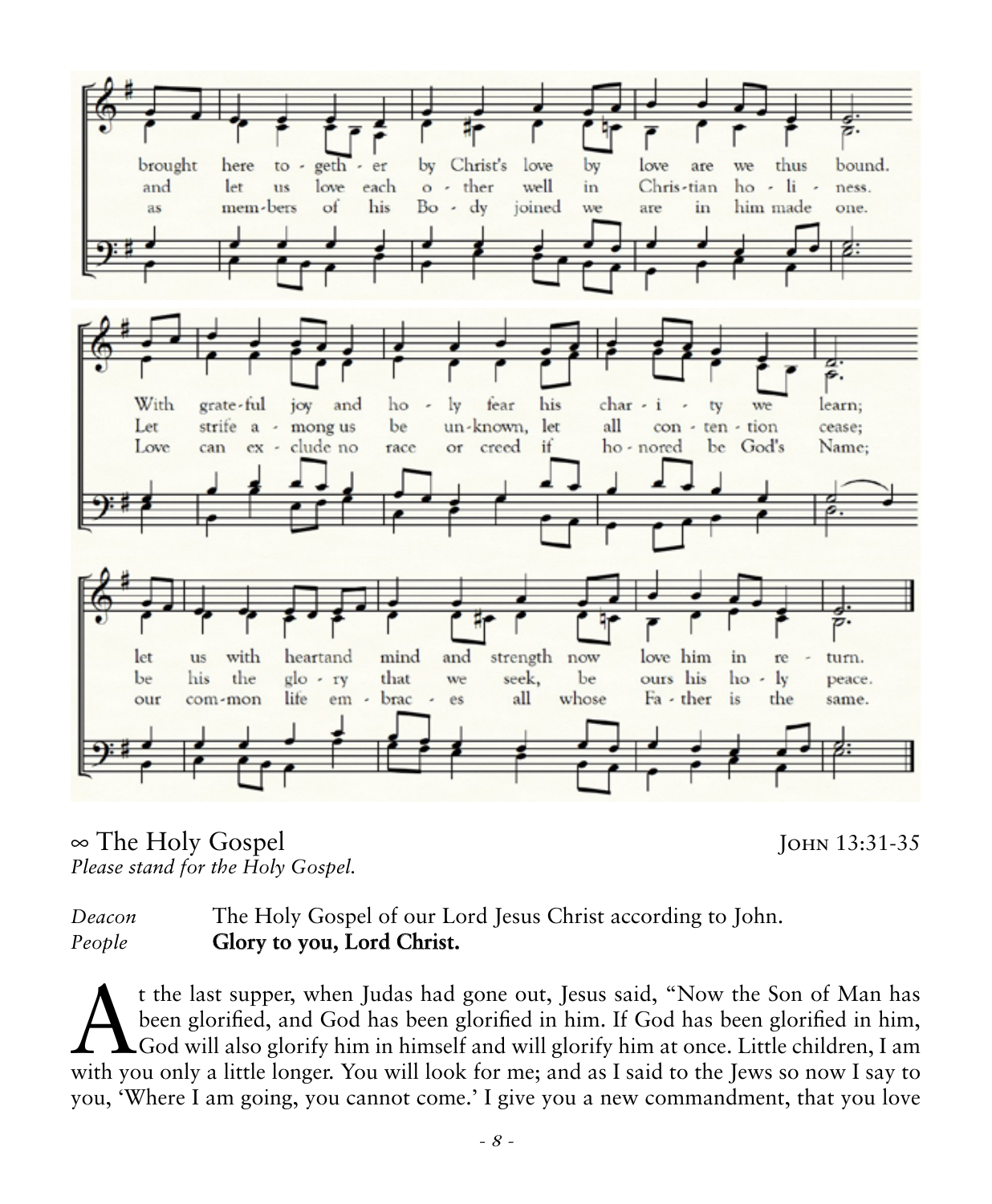one another. Just as I have loved you, you also should love one another. By this everyone will know that you are my disciples, if you have love for one another."

*Gospeler* The Gospel of the Lord. *People* **Praise to you, Lord Christ.** 

∞ The Sermon The Reverend John M. Pitzer

∞ The Nicene Creed *All stand.*

> **We believe in one God, the Father, the Almighty, maker of heaven and earth, of all that is, seen and unseen. We believe in one Lord, Jesus Christ, the only Son of God, eternally begotten of the Father, God from God, Light from Light, true God from true God, begotten, not made, of one Being with the Father. Through him all things were made. For us and for our salvation he came down from heaven: by the power of the Holy Spirit he became incarnate from the Virgin Mary, and was made man. For our sake he was crucified under Pontius Pilate; he suffered death and was buried. On the third day he rose again in accordance with the Scriptures; he ascended into heaven and is seated at the right hand of the Father. He will come again in glory to judge the living and the dead, and his kingdom will have no end.**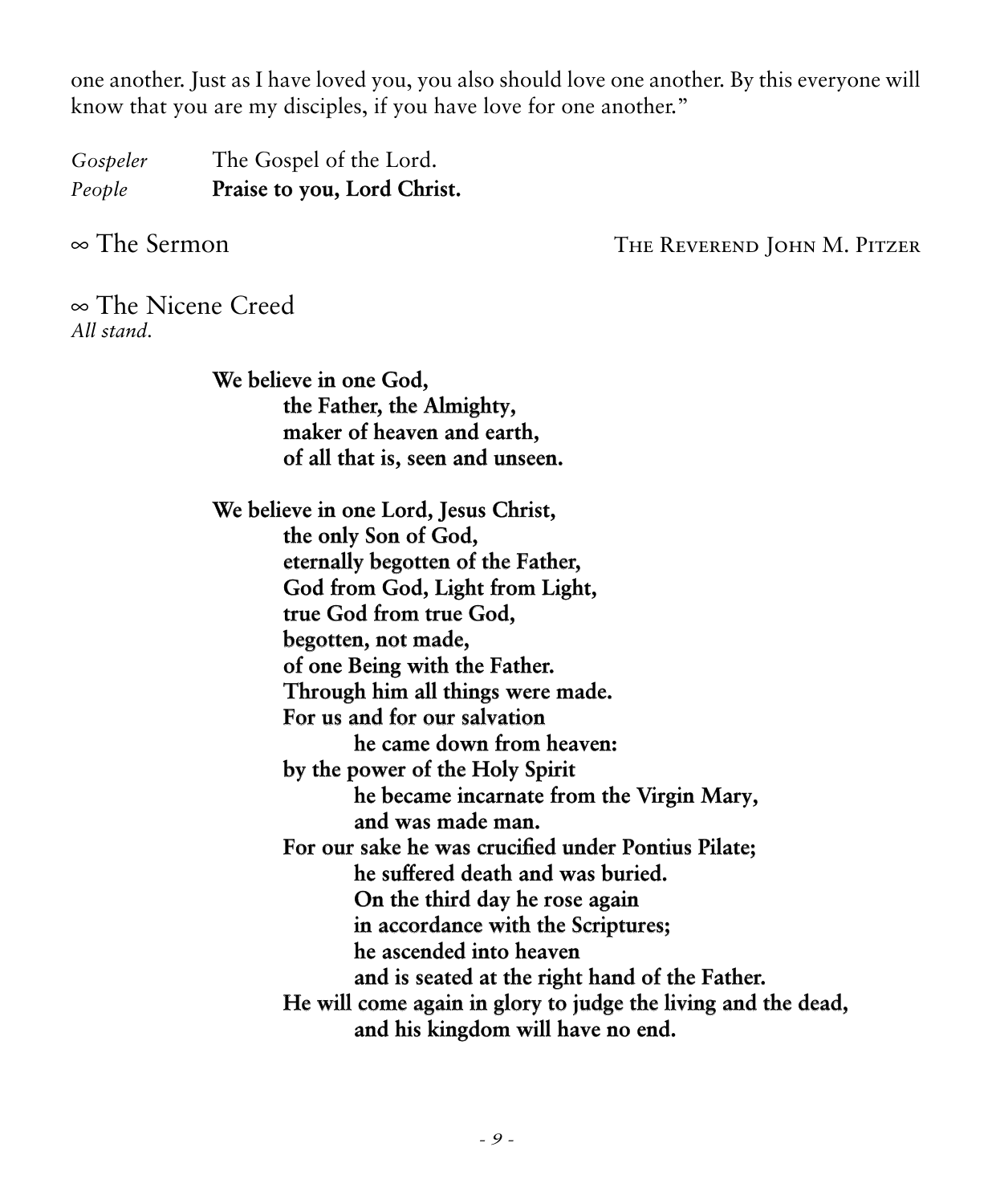**We believe in the Holy Spirit, the Lord, the giver of life, who proceeds from the Father and the Son. With the Father and the Son he is worshiped and glorified. He has spoken through the Prophets. We believe in one holy catholic and apostolic Church. We acknowledge one baptism for the forgiveness of sins. We look for the resurrection of the dead, and the life of the world to come. Amen.**

∞ The Prayers of the People

| Leader | Let us join through prayer with everything that lives. Let us acknowledge<br>to God the one life we share, saying: O God, who makes us one, hear<br>our prayer.                                                                                                                                                                           |
|--------|-------------------------------------------------------------------------------------------------------------------------------------------------------------------------------------------------------------------------------------------------------------------------------------------------------------------------------------------|
| Leader | O God, your Holy Spirit is alive in all the earth. Your Spirit that moved<br>and shaped land and sea, trees and beasts still moves and shapes us into<br>creation. Through Christ we know your one Holy Spirit, for you are God<br>of all. That all the world may know your Spirit, we pray, O God, who<br>makes us one: <b>Alleluia.</b> |
| Leader | Open your world before our eyes, so that we see far and near. Show us<br>newly what lives around us, over and behind and within. Give us the mind<br>of Christ. O God, who makes us one: <b>Alleluia.</b>                                                                                                                                 |
| Leader | Bring us to one another, that we may hear and understand each other.<br>Bring trust and sympathy between the peoples of the world. Make all<br>nations one household with many rooms O God, who makes us one:<br>Alleluia.                                                                                                                |
| Leader | Heal us who are sick especially $\ldots$ Cheer us who are guilty. Love us who<br>are alone. Join us who are distant. Call all the world to yourself $O God$ ,<br>who makes us one: <b>Alleluia.</b>                                                                                                                                       |
| Leader | Enliven the Church with the Spirit of Christ. Through us give your loving<br>Spirit to a world in need of comfort, especially for our brothers and sisters<br>in Afghanistan and the Ukraine. Make our many gifts one offering for the<br>world. O God, who makes us one: <b>Alleluia.</b>                                                |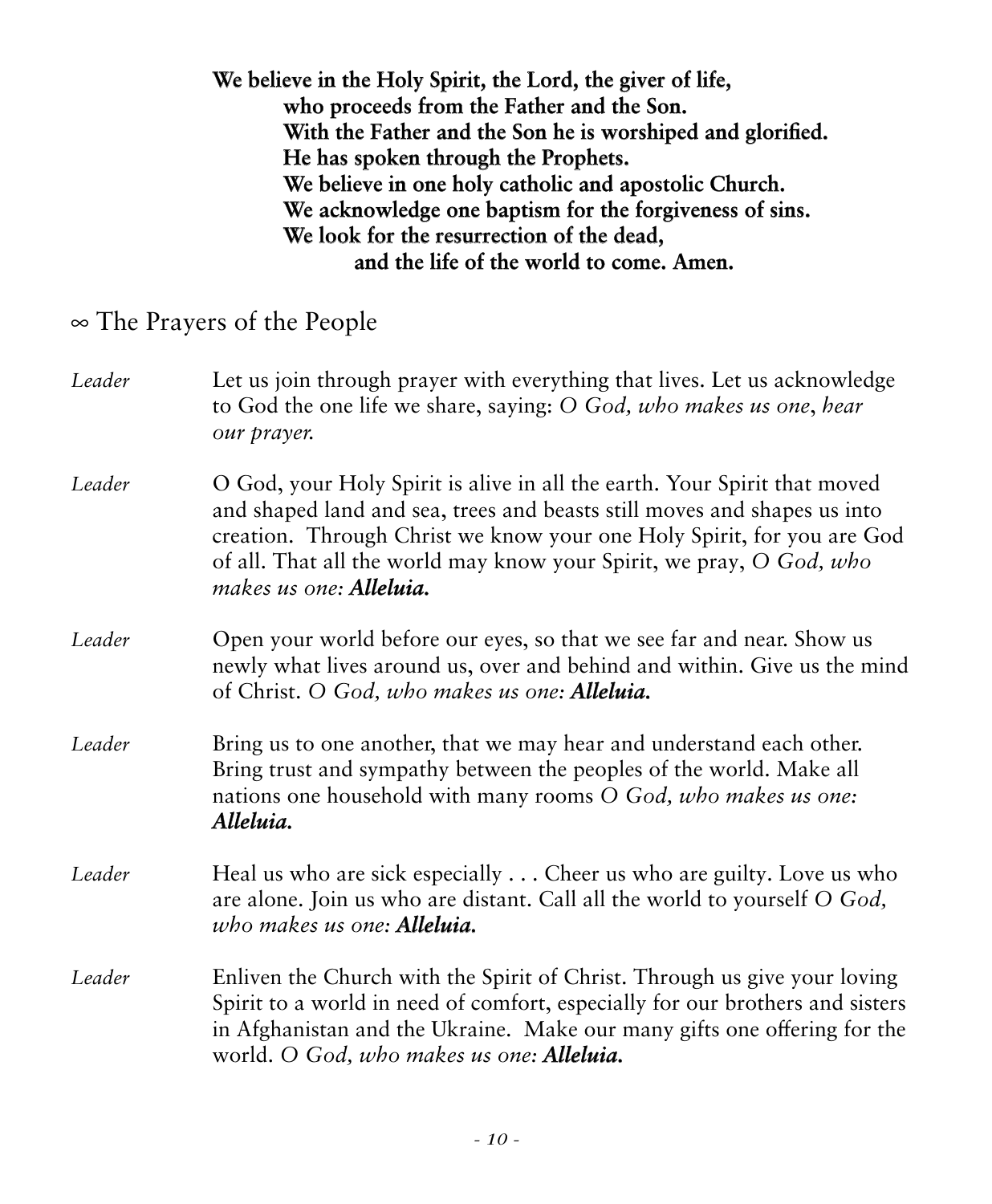*Leader* O God, keep our minds inside your love, for we are many parts and need to be one. We beg for this unity which only your Spirit can give, through Christ our Lord.

#### ∞ The Peace

*Celebrant* The peace of the Lord be always with you. *People* **And also with you.**

*The People greet one another.*

#### ∞ Announcements

## **The Holy Communion**

#### **Offertory Anthem,** *Trio in G Major, BWV 1027a* **J. S. BACH**

#### **The Doxology**

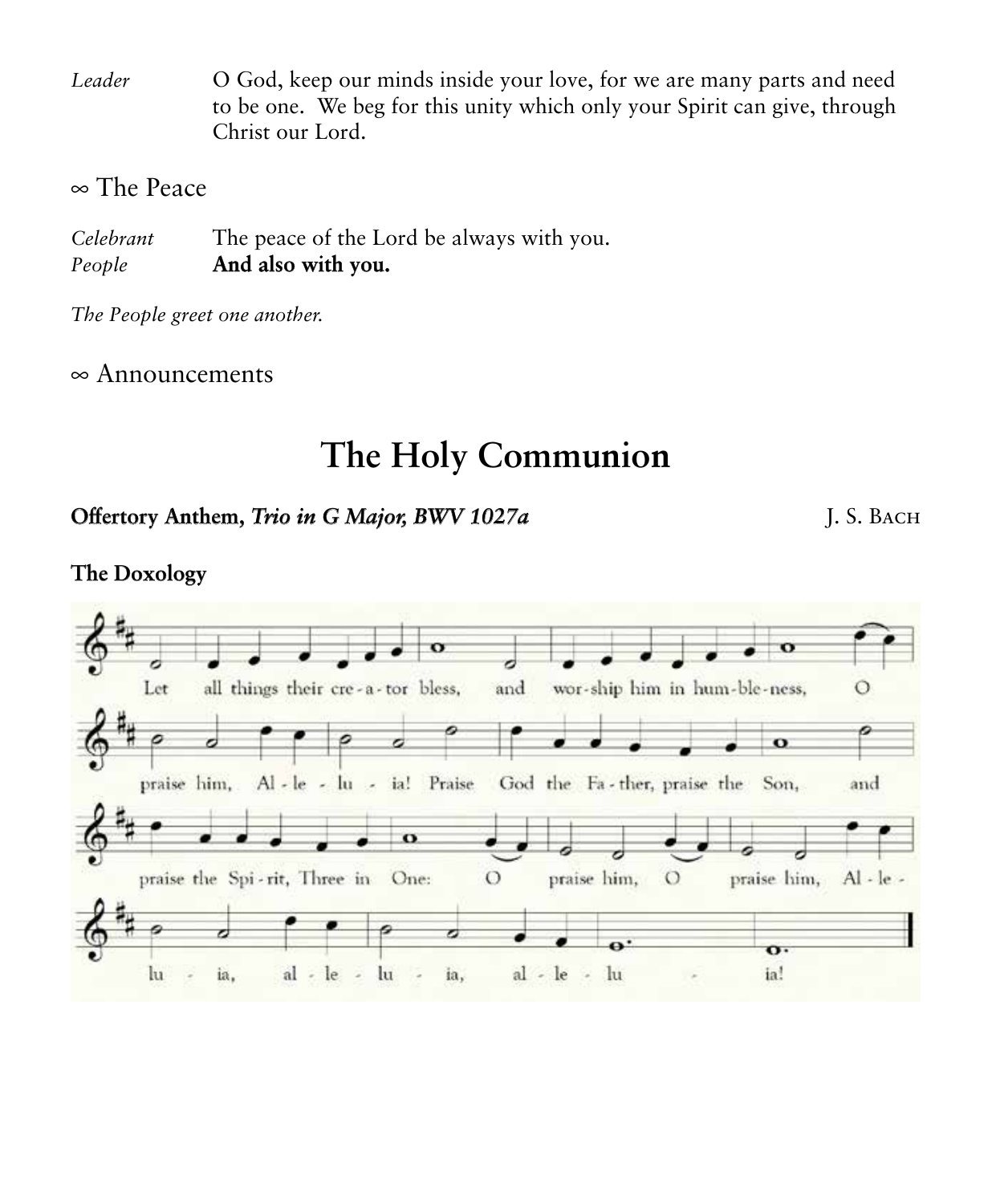#### ∞ The Great Thanksgiving *Please stand.*

| Celebrant | God be with you.                           |
|-----------|--------------------------------------------|
| People    | And also with you.                         |
| Celebrant | Lift up your hearts.                       |
| People    | We lift them to the Lord.                  |
| Celebrant | Let us give thanks to the Lord our God.    |
| People    | It is right to give God thanks and praise. |

It is right, and a good and joyful thing, always and everywhere to give thanks to you, Father Almighty, Creator of heaven and earth.

*The Celebrant proceeds with the Proper Preface.*

Therefore we praise you, joining our voices with Angels and Archangels and with all the company of heaven, who for ever sing this hymn to proclaim the glory of your Name:

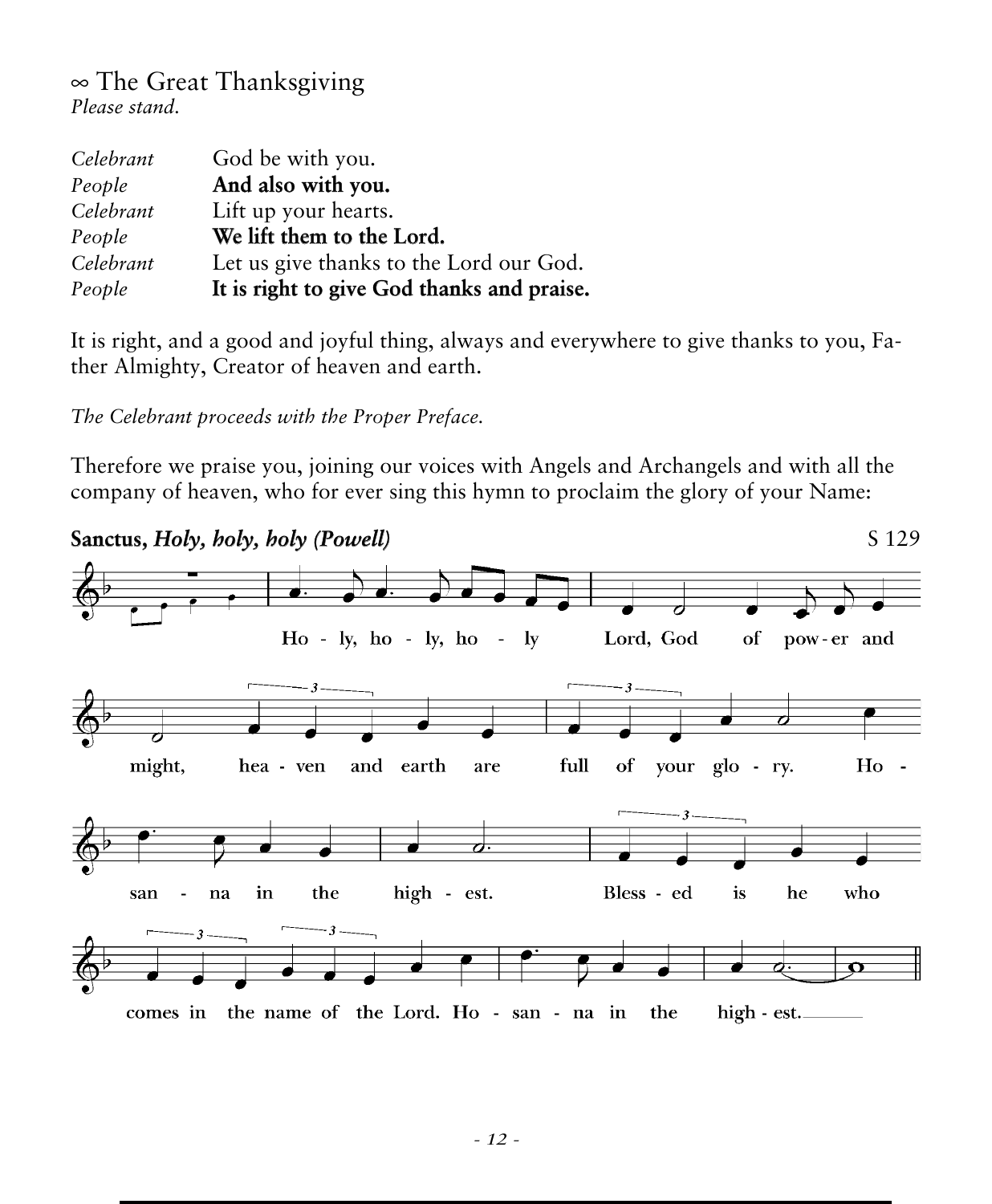#### *You are invited to stand for the Eucharistic Prayer during the great fifty days of Easter.*

We give thanks to you, O God, for the goodness and love which you have made known to us in creation; in the calling of Israel to be your people; in your Word spoken through the prophets; and above all in the Word made flesh, Jesus, your Son. For in these last days you sent him to be incarnate from the Virgin Mary, to be the Savior and Redeemer of the world. In him, you have delivered us from evil, and made us worthy to stand before you. In him, you have brought us out of error into truth, out of sin into righteousness, out of death into life.

On the night before he died for us, our Lord Jesus Christ took bread; and when he had given thanks to you, he broke it, and gave it to his disciples, and said, "Take, eat: This is my Body, which is given for you. Do this for the remembrance of me."

After supper he took the cup of wine; and when he had given thanks, he gave it to them, and said, "Drink this, all of you: This is my Blood of the new Covenant, which is shed for you and for many for the forgiveness of sins. Whenever you drink it, do this for the remembrance of me."

Therefore, according to his command, O Father,



#### *The Celebrant continues*

And we offer our sacrifice of praise and thanksgiving to you, O Lord of all; presenting to you, from your creation, this bread and this wine.

We pray you, gracious God, to send your Holy Spirit upon these gifts that they may be the Sacrament of the Body of Christ and his Blood of the new Covenant. Unite us to your Son in his sacrifice, that we may be acceptable through him, being sanctified by the Holy Spirit. In the fullness of time, put all things in subjection under your Christ, and bring us to that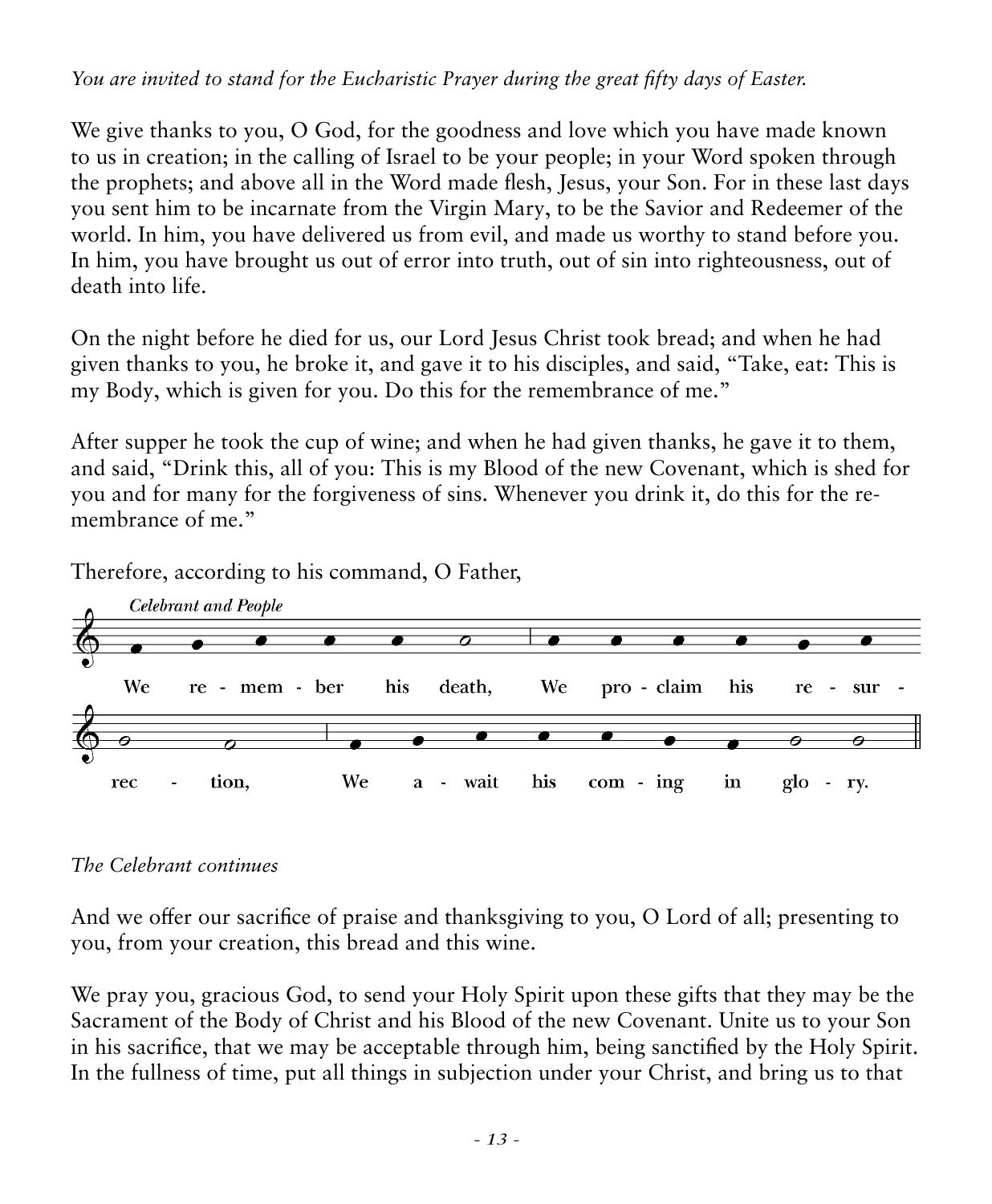heavenly country where, with all your saints, we may enter the everlasting heritage of your sons and daughters; through Jesus Christ our Lord, the firstborn of all creation, the head of the Church, and the author of our salvation.

By him, and with him, and in him, in the unity of the Holy Spirit all honor and glory is yours, Almighty Father, now and for ever. **AMEN.**

∞ The Lord's Prayer

 **Our Father, who art in heaven, hallowed be thy Name, thy kingdom come, thy will be done, on earth as it is in heaven. Give us this day our daily bread. And forgive us our trespasses,** 

 **as we forgive those who trespass against us. And lead us not into temptation, but deliver us from evil. For thine is the kingdom, and the power, and the glory, for ever and ever. Amen.** 

∞ The Breaking of the Bread





#### ∞ The Invitation

*Celebrant* The Gifts of God for the People of God. Take them in remembrance that Christ died and was raised for you, and feed on him in your hearts by faith, with thanksgiving.

#### ∞ The Communion of the People

*All are welcome to receive Holy Communion. As you approach the altar area, please use the hand sanitizer station before receiving the host. Those who do not wish to receive Holy Communion may come forward for a blessing; please indicate this to the Priest by crossing your arms over your chest.*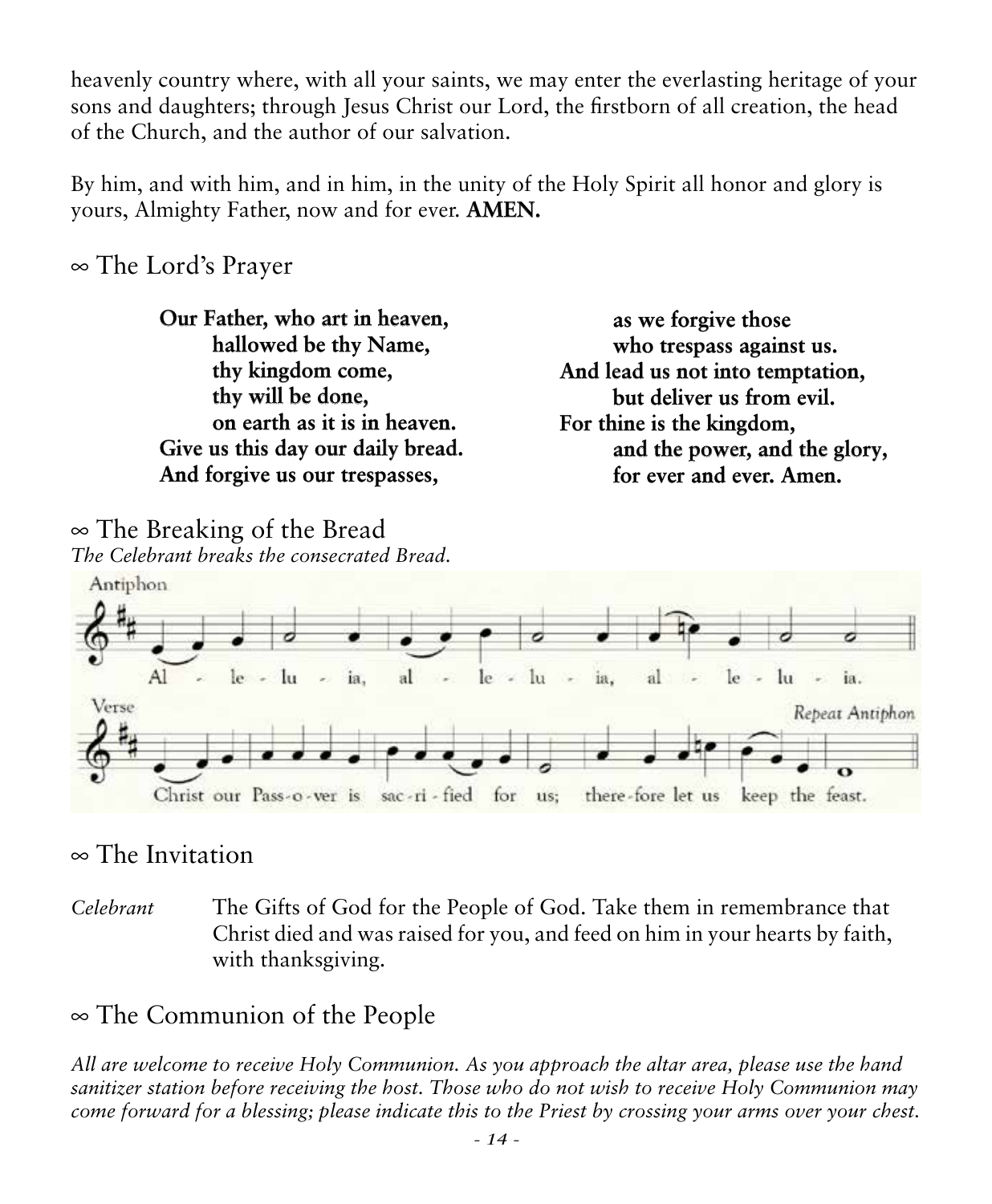**Communion Hymn,** *I come with joy to meet my Lord (Land of Rest)* **H 304** 



**Communion Hymn, One Bread, One Body** GREEN SONGBOOK #20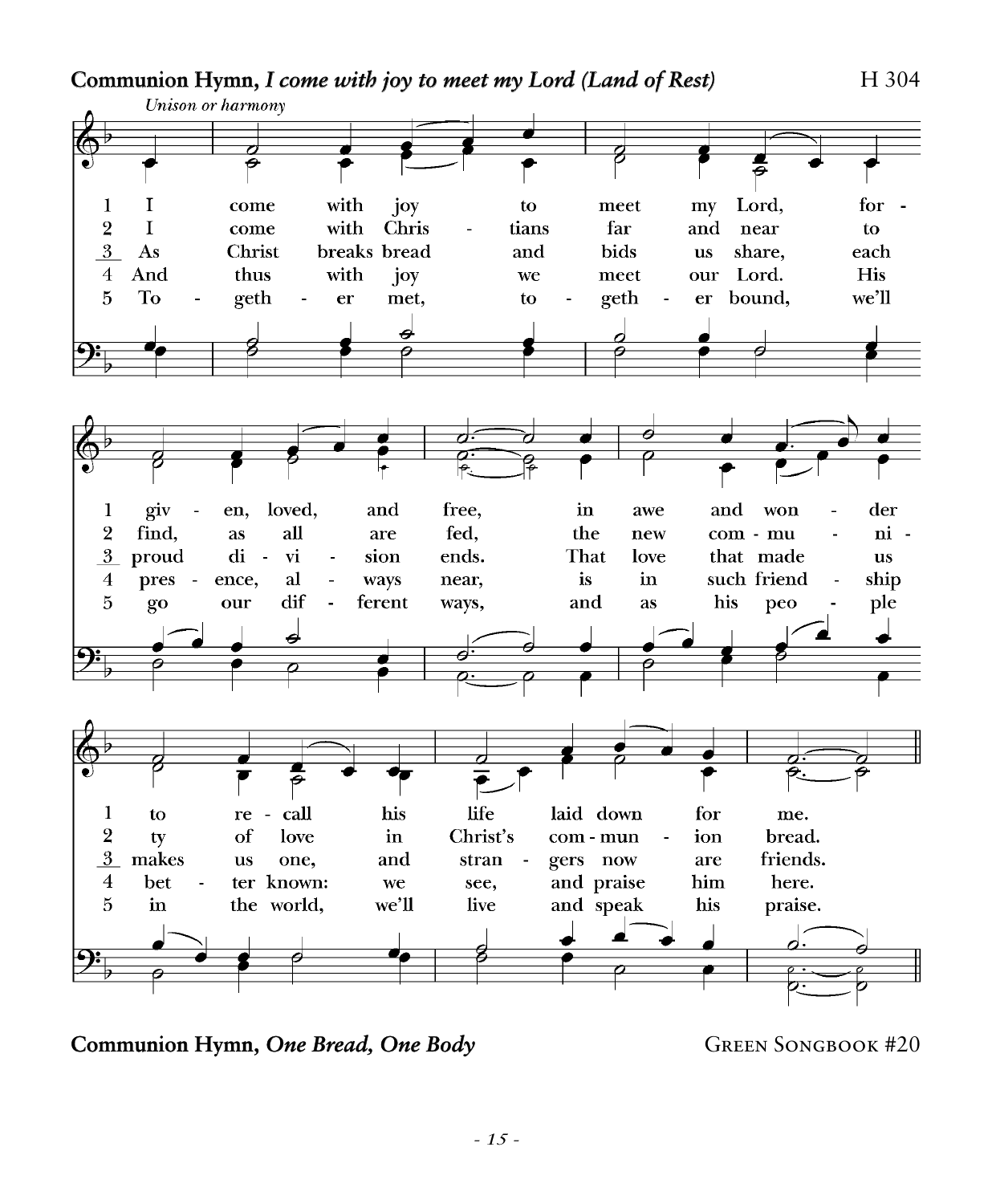#### ∞ Sending Out the Lay Eucharistic Visitors

*Celebrant* In the name of this congregation, I send you forth, bearing these holy gifts, that those to whom you go may share with us in the sacrament of Christ's Body and Blood.

*People* **We who are many are on Body, for we all share in one Bread, one Cup.** 

∞ The Post Communion Prayer *All stand.*

**Eternal God, heavenly Father, you have graciously accepted us as living members of your Son our Savior Jesus Christ, and you have fed us with spiritual food in the Sacrament of his Body and Blood. Send us now into the world in peace, and grant us strength and courage to love and serve you with gladness and singleness of heart; through Christ our Lord. Amen.**

#### ∞ The Blessing

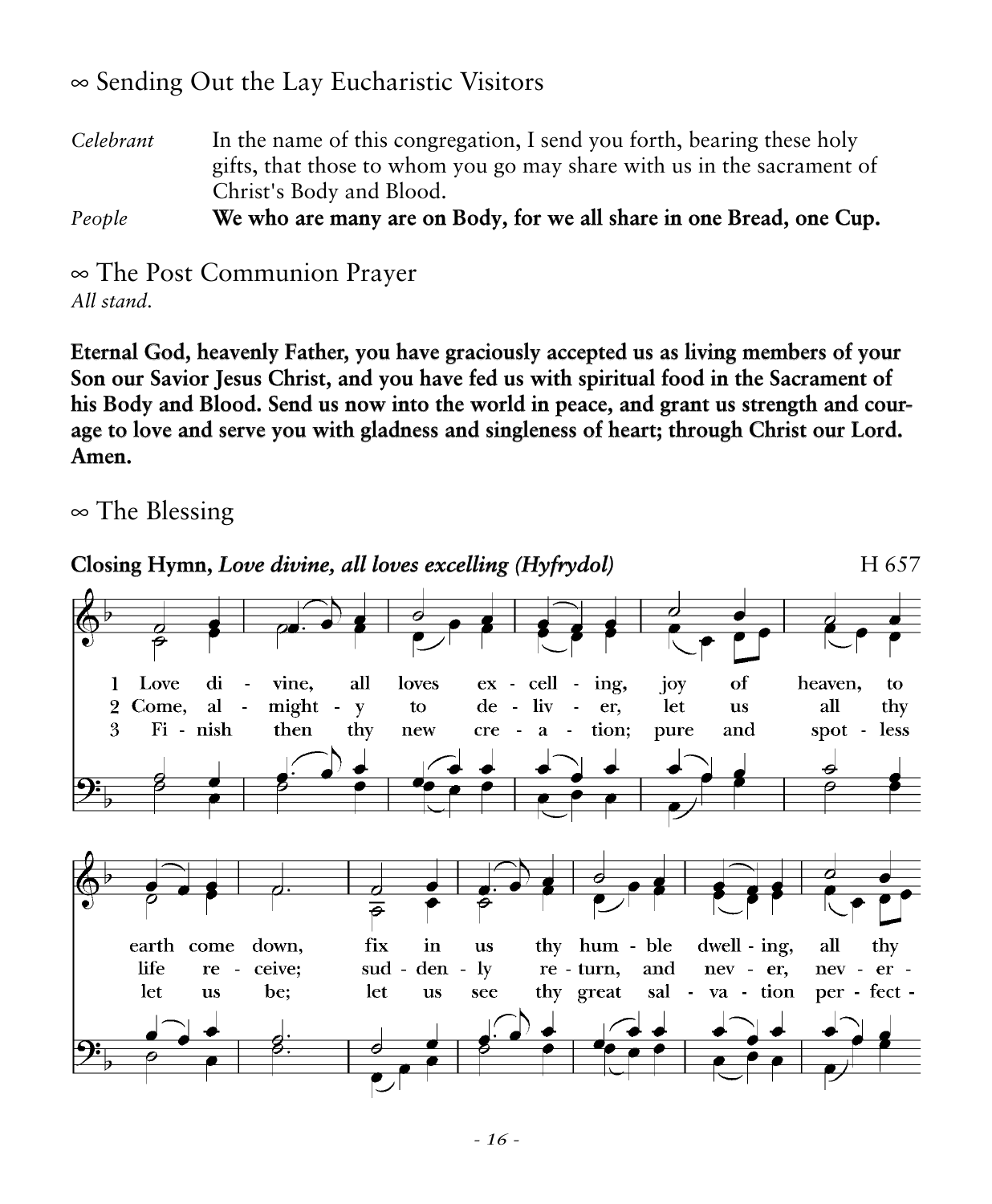

#### ∞ The Dismissal

*Celebrant* Let us go forth in the name of Christ. Alleluia, alleluia. *People* **Thanks be to God. Alleluia, alleluia.**

#### **Postlude, Allegro maestoso, from Symphony No. 3<br>
LOUIS VIERNE**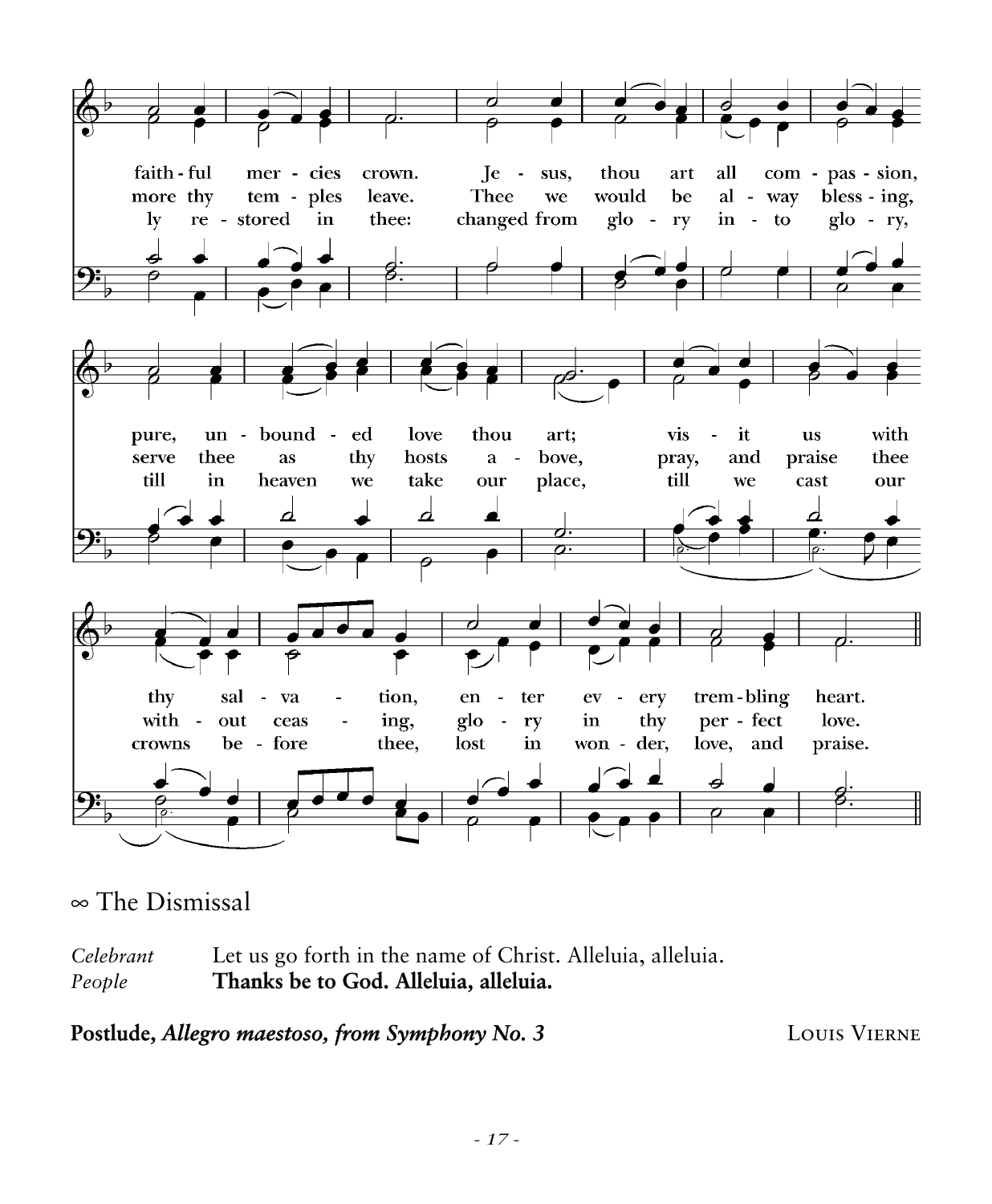## **Inspired by Christ, Trinity Episcopal Church strives to love our neighbors, do justice, and walk humbly with God.**

## **All are welcome.**

**You are invited to coffee hour in Bishop Polk Hall for coffee and snacks, and to connect with other parishioners, staff and clergy.** To find Bishop's Hall, proceed down the stairs (to the right of the church altar), make a right into the hallway, and continue down to the Hall foyer.

**If you are a guest today,** welcome to Trinity Episcopal Church. Please complete a visitor card found in the pew rack and drop it in the offertory plate, or hand it to an usher or member of the clergy. For more information, visit us online or call the church office at (504) 522-0276.



**Trinity Episcopal Church New Orleans Trinityepiscopalnola** 





www.trinitynola.com

## **Children in Church**

**Nursery Care** - Trinity's nursery is available from 8:30am - 12:00pm for children age 3 and under, including infants. The nursery is located in the undercroft across from Trinity Treasures Books and Gifts. **Register** at https://trinitynola.com/godly-play-registration/.

**Spirit Bags** for children are located in the back of the church and available for children. Help yourself and please return as you exit the sanctuary.

**To Parents:** Relax! God put the wiggle in children. Don't feel you have to suppress it in God's house. All are welcome.

**To the Members of our Parish:** The presence of children is a gift to the Church! They are members of our community and a reminder that our parish is growing. Please welcome our children and give a smile of encouragement to the parents.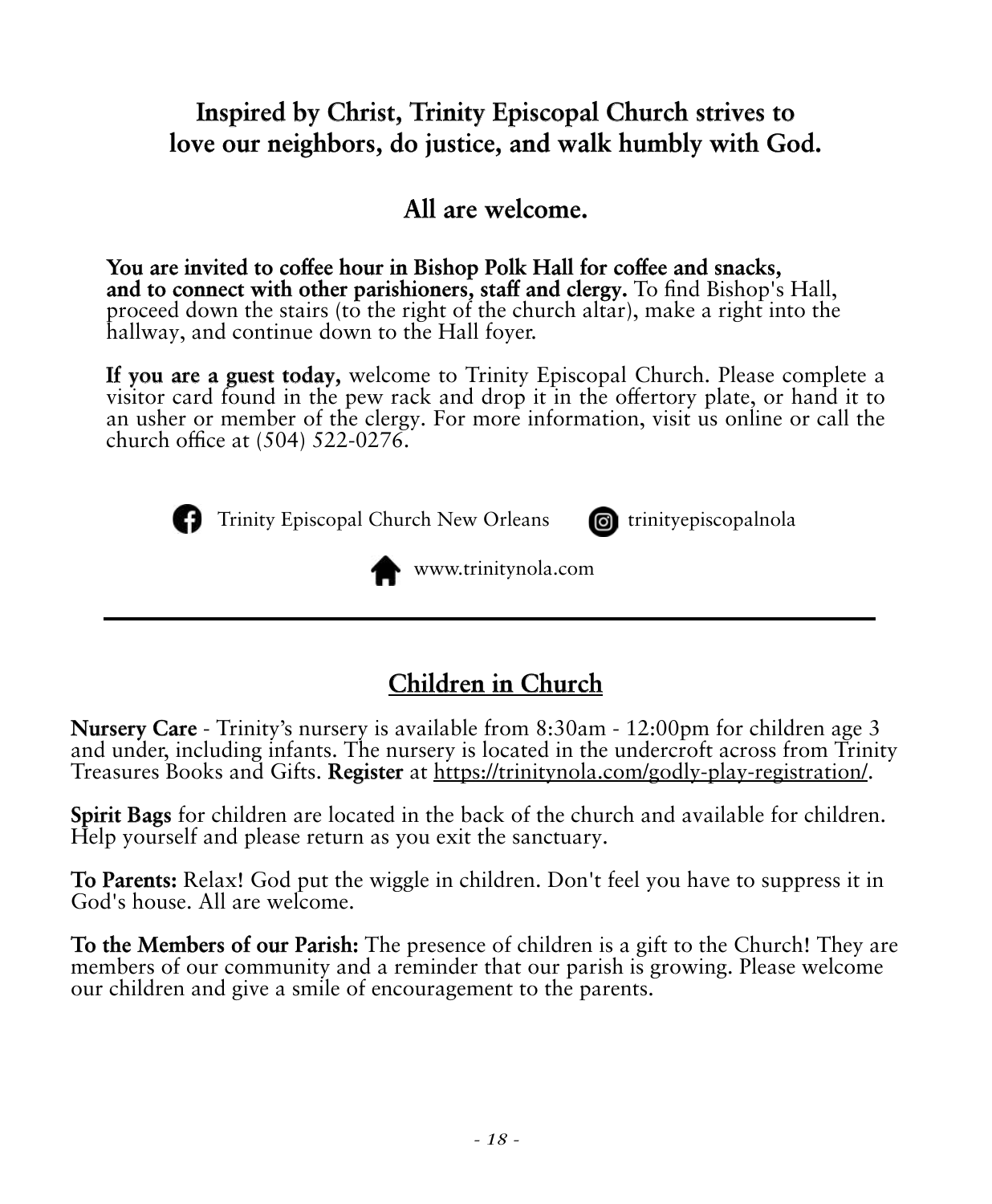#### Announcements and Events

## **Today at Trinity**

**Trinity's Annual Meeting is today** between the 8:00am and 10:30am worship services, with breakfast beginning at 8:45am and the meeting at 9:15am. We will distribute the 2021 Annual Report and host a Q&A about upcoming construction and the temporary displacement from our building. Speakers will include The Reverend Andrew R. Thayer (Rector), Cres Gardner (Senior Warden), Philip Gordillo (Treasurer), Keith Crawford (Ida Repairs Committee), and The Reverend Gary Taylor (Head of School).

**The four amazing Vestry candidates** for the 2022-2026 Vestry Slate are Stephen Farnsworth, Suzanne Perlis, Tracie Washington and George Young.

Visit bit.ly/TrinityVestry2022 to learn more about each of them. Voting closes promptly at 10:30am today.

**Godly Play** classes, for ages PK3 - 5th grade, meet at 10:30am in grade-assigned classrooms. **Register** at https://trinitynola.com/godly-play-registration/ or contact Ashley Bond at abond@trinitynola.com for more information.

**During the 10:30am service, we will host a commissioning for the participants of the 28th Trinity Medical Mission to Latin America** before their trip to the Dominican Republic (D.R.) in late May. We send them out for this important work with our prayers and blessings.

**EYC for youth in grades 6-12** meets from 5:00pm to 7:00pm at Molly's House.

## **Trinity Sunday Carnival and Picnic - A Celebration of 175 Years**

After 175 years, there is much to celebrate! Sunday, June 12 is the final Sunday we will gather as a church family in our beloved sanctuary before the church roof repairs begin. Please join us for 10:30am worship and a party for the ages! Expect: Live Music - Frozen French 175s - Water Slides - Inflatables - Bingo - Dunk Tank - Obstacle Course - Cake Walk - Face Painting - Carnival Games - Tiny Tots Bouncer - and more!

> Trinity Sunday Carnival and Picnic Sunday, June 12 • 12:00pm - 3:00pm

Wear casual picnic attire, swimsuits and sandals. Nursery care available.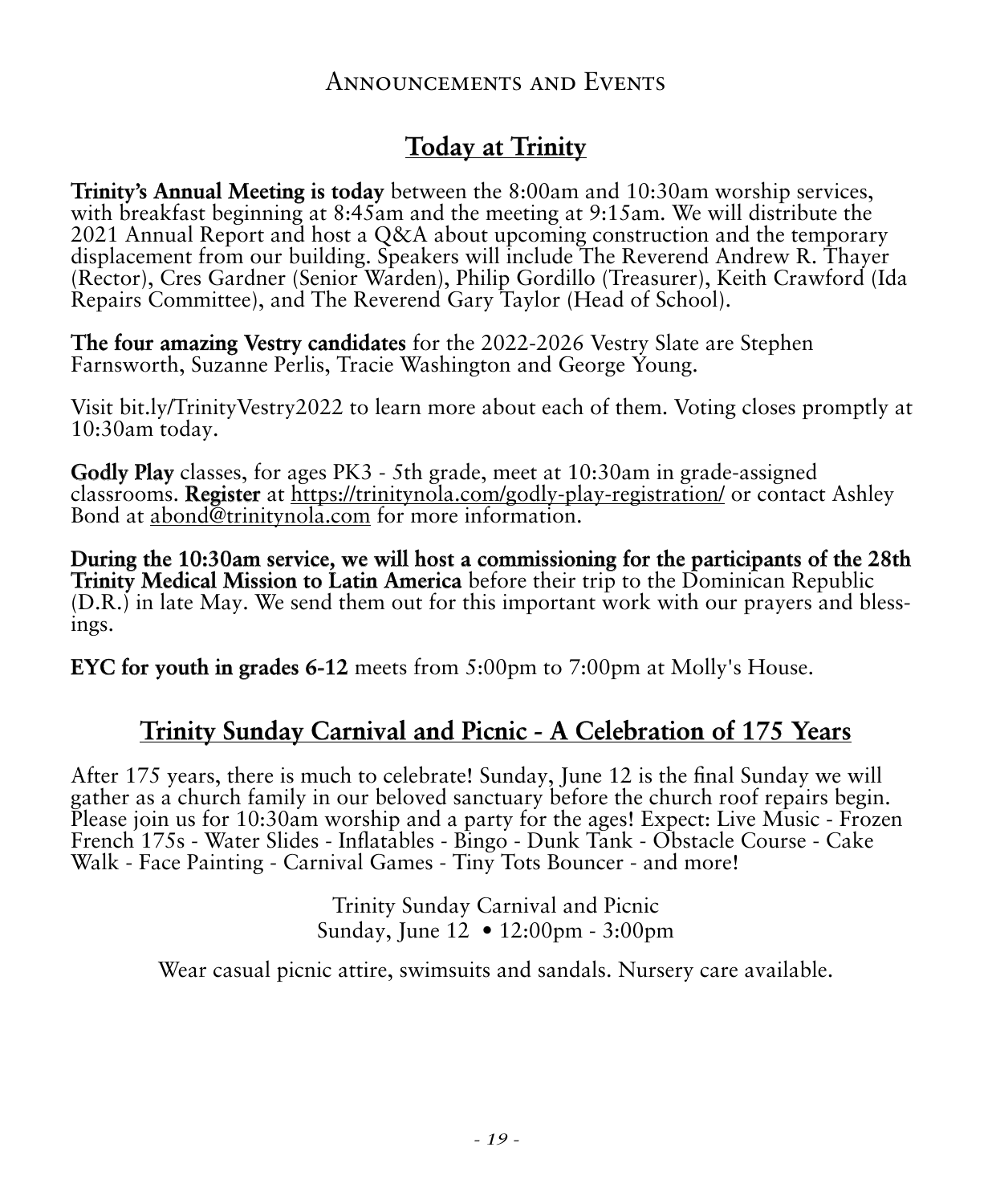## **Unique Worship Opportunities**

**Evening Prayer for Healing (June 14)** - We pray together for healing from violence in our city, depletion from stress, care for our creation, exhaustion from economic uncertainty, hunger in any form, and the healing of our bodies and souls. Praying and singing together in community is a way of expanding our intentions and desires for wholeness with God's help. Your voice is an important one! Please join us at 6:00pm in the Chapel on the second Tuesday of the month. Questions? Contact Maria Elliott at melliott@trinitynola.com.

## **Children, Youth and Families**

**Godly Play Sundays at 10:30am** -Godly Play invites children ages PK3-5th grade to enter into a deeper and more playful relationship with God. Based on the Montessori method, Godly Play uses storytelling, creativity, and wonder to help children better understand themselves, their faith, and God. The children meet during the Sunday School hour beginning at 10:30am in their respective classrooms. Afterward, children are led to the church to join their families for communion.

**EYC for youth in grades 6-12** meets Sundays from 5:00pm to 7:00pm at Molly's House (2129 Coliseum Street). Contact Phoebe Guinn at pguinn@trinitynola.com with any questions.

## **Women of Trinity Church**

All women of Trinity Church are invited to the Annual WOTC Tea on Tuesday, May 24 from 4:00pm - 6:00pm at the home of Nickie Lane (1409 Philip Street, New Orleans) to celebrate the year and recognize these wonderful individuals:

Volunteers of the Year: Sally Cockerham and Ellinor Howard Lifetime Achievement Award: Ethel Clay and Tim Trapolin Ministry of Incredible Service: Bruna Mora

This special celebration dates back many years, although we have not been able to gather in person since 2019. Don't miss it in 2022!

## **Walking the Mourner's Path**

Walking the Mourner's Path is a Christ-centered, non-denominational grief support program. We believe grieving is not a lack of faith but a natural part of living. The next Walking the Mourner's Path workshops will begin on Wednesday, June 8th at 5:00pm. Please contact Maria Elliott for information or to register at melliott@trinitynola.com or 504-670-2535.

"When you hear of an upcoming Mourner's Path opportunity, you may think it's to help you grieve the loss of a recent loved one but the ministry is much more than that. Attendees experience the Holy Spirit giving them permission to mourn anyone they have lost. Through the kind guidance of this active listening ministry, people find release and peace." - Cliff Sutter, participant and leader.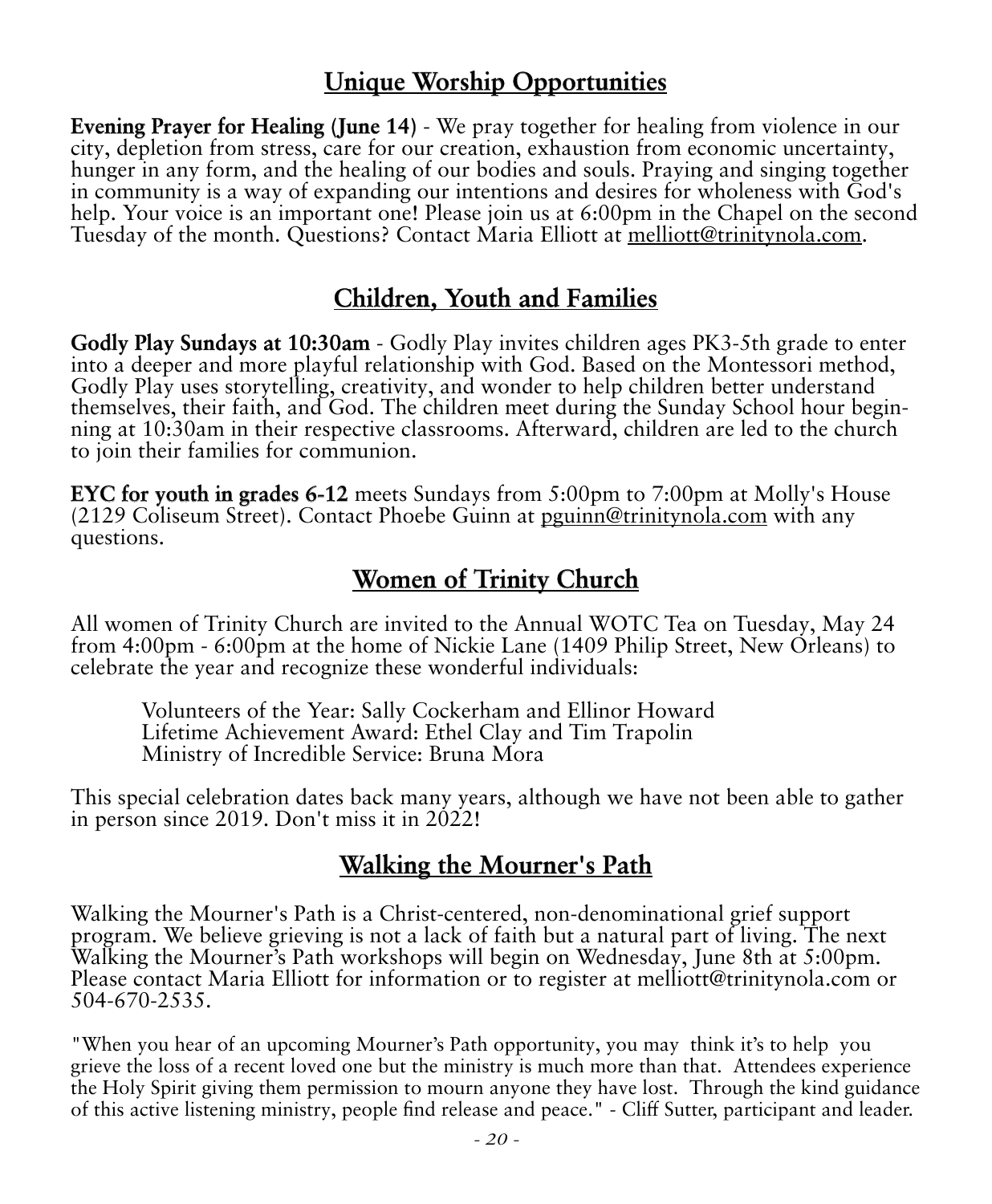## **Church Repairs to Begin**

As we celebrate the 175th anniversary of the church, the Church Vestry and School Board are committing significant resources and energy to the major work that will be required to restore the beauty of our treasured building and ensure the integrity of that space for the next 175 years.

Hurricane Ida, which inflicted obvious devastation in many ways in the area, also dam- aged our church building. After close consultation with engineers, architects, contractors and our insurance company, the path for its repair is becoming more clear. The scope of work will include significant structural repairs.

**Based on our current timeline, we will vacate the undercroft in late May to allow bracing to be installed which will support the weight of scaffolding and construction in the church which will begin mid-June and last for approximately one year.** Please note that delays are possible, and we will keep you up to date with the latest scheduling and progress reports as we are able.

## **Trinity Treasures**

Trinity Treasures volunteers are packing up to move from the church undercroft by mid-May. Items not yet packed will remain at 50% off. That includes all books, artwork, jewelry and gifts! PLUS - Spend \$100 and get a NOLA Couture Trinity silk tie!

Trinity Treasures is open 8:30am - 3:30pm, Monday - Friday, and Sundays, before and after the 10:30am service. Shop online at trinitytreasuresnola.com. Trinity Treasures' profits go to Trinity ministries and community projects through WOTC grants.

**What's Next?** We have loved being your book and gift shop in Trinity Church and are so grateful for your support. In this time of displacement from the church building, look for us at Trinity School Registration and in the Bishop Polk Hall foyer for seasonal pop-ups beginning in the fall of 2022.

#### Altar Memorials

The flowers in the Chapel are given to the glory of God in loving memory of Jared Whitfield Sternbergh.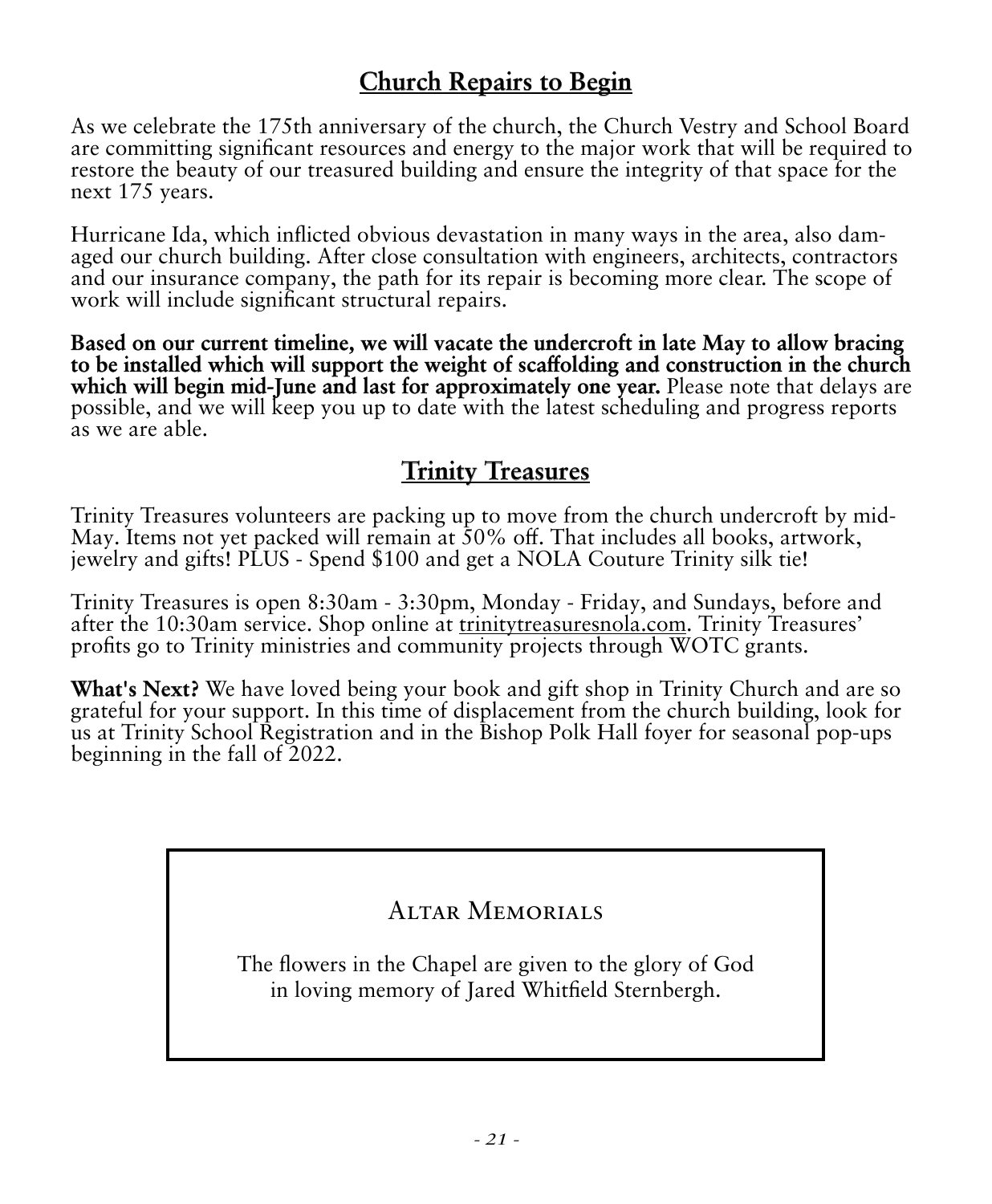## **The Prayers of the People**

*The Prayers of the People Prayer is offered each week with intercession for: The Universal Church, its members, and its mission; The Nation and all in authority; The welfare of the world; The concerns of the local community; Those who suffer and those in any trouble; The departed as prescribed by the Book of Common Prayer.* 

This week we ask you to include our clergy and staff, St. Martin's Episcopal Church, Metairie, The Episcopal Church Women and the Worldwide Anglican Communion; and for our Vestry and Building Committee, Loaves and Fishes Africa and Trinity Loaves and Fishes. We pray for David Musser and Annie Jung who are preparing for ordination, Charles Latour who will be received, and all preparing for confirmation, marriage or baptism. We offer prayers for victims of violence in our community, especially Edward Moore, Tyshaunda Riles, Trevon Bernard, Sr., Trevor Young, Fird Grover IV and Eddie Banks. We pray for those on our parish prayer list Shawn Anglim, Lindsey McLellan is, Jim O'Neil, Laura Schweigman, George Sustendal, Bill Vickery, and others you would name. We pray for peace for the people of Ukraine and Afghanistan and that the lives of the innocent might be spared; for the resistance and those offering help, especially Episcopal Relief and Development.

#### Today's Worship Leaders

| PREACHER:  | The Reverend John M. Pitzer      |
|------------|----------------------------------|
| CELEBRANT: | The Reverend Andrew R. Thayer    |
| DEACON:    | The Reverend Carol Borne Spencer |
| ORGANIST:  | Dr. Paul Weber                   |
| VERGER:    | Mary Sutton                      |